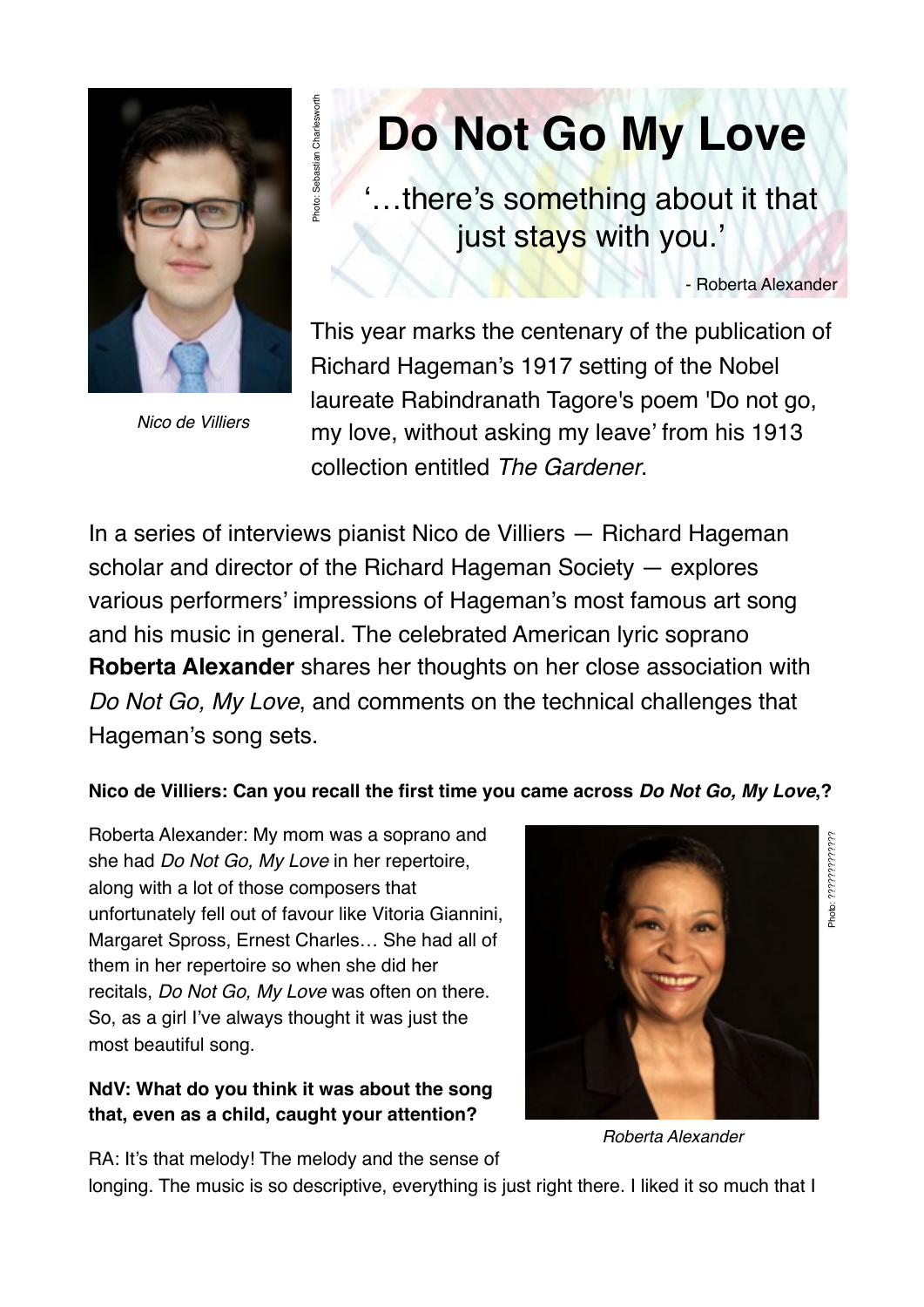### **This song never fails…I never get tired of singing it.**

- Roberta Alexander

was only allowed to go to my mother's recitals if I didn't sing along!

**NdV: When you first studied the song seriously where did you start, the music or the text?**

RA: I'm always led by the music. That's just me. I have whole stories that I make up about symphonies and what I see when I listen to the music, what I imagine is happening. But thinking about specifically when I learned the song is difficult, because I have known it my entire life. What was very difficult was that I am a lyric soprano and my mother was a *spinto*. And because I had her voice in mind I had a clear idea of what I wanted to sound like. I killed myself to get a certain kind of colour, because that's what I wanted to hear back but that of course was not happening. I then realised, 'Wait, I have to do this with what I have.' So then I had to do the technical part, very consciously saying, 'Okay so that's bothering me here, so somewhere over there must be something that's going wrong.' But coming back to your question, yes, for me, it's always the music. But *Do Not Go, My Love* is one of those cases where the text and the music is so entwined that you couldn't imagine it any other way, I don't think.

#### **NdV: What would you say are particular technical challenges for the singer in** *Do Not Go, My Love***?**

RA: It is in a rough key  $-$  all of those F sharps on E vowels! Its very unforgiving so you need to really work out what you want to do technically. I wouldn't dream of giving it to a young student — maybe a master student, yes, someone who is technically capable of not pushing and shoving on their instrument, and someone who can bring a depth of understanding to the song. Young students are still working out how to sing, so if you learnt it prematurely and wanted to sing it again later in life you'll be fighting all those bad habits.

#### **NdV: You pointed out the E vowels on the F sharps. I'm curious to know what other particulars stand out for you. Would you say a little more about this?**

RA: The words '…without asking my leave' come back three times with 'leave' on an F sharp, and then there is of course 'Is it a dream?' on a high G.

#### **NdV: How do you deal with that moment?**

RA: I pretend like I'm in Detroit and kind of separate it into two syllables. [laughs] No, I of course wouldn't literally separate it into two syllables. It's more thinking of it *being* two